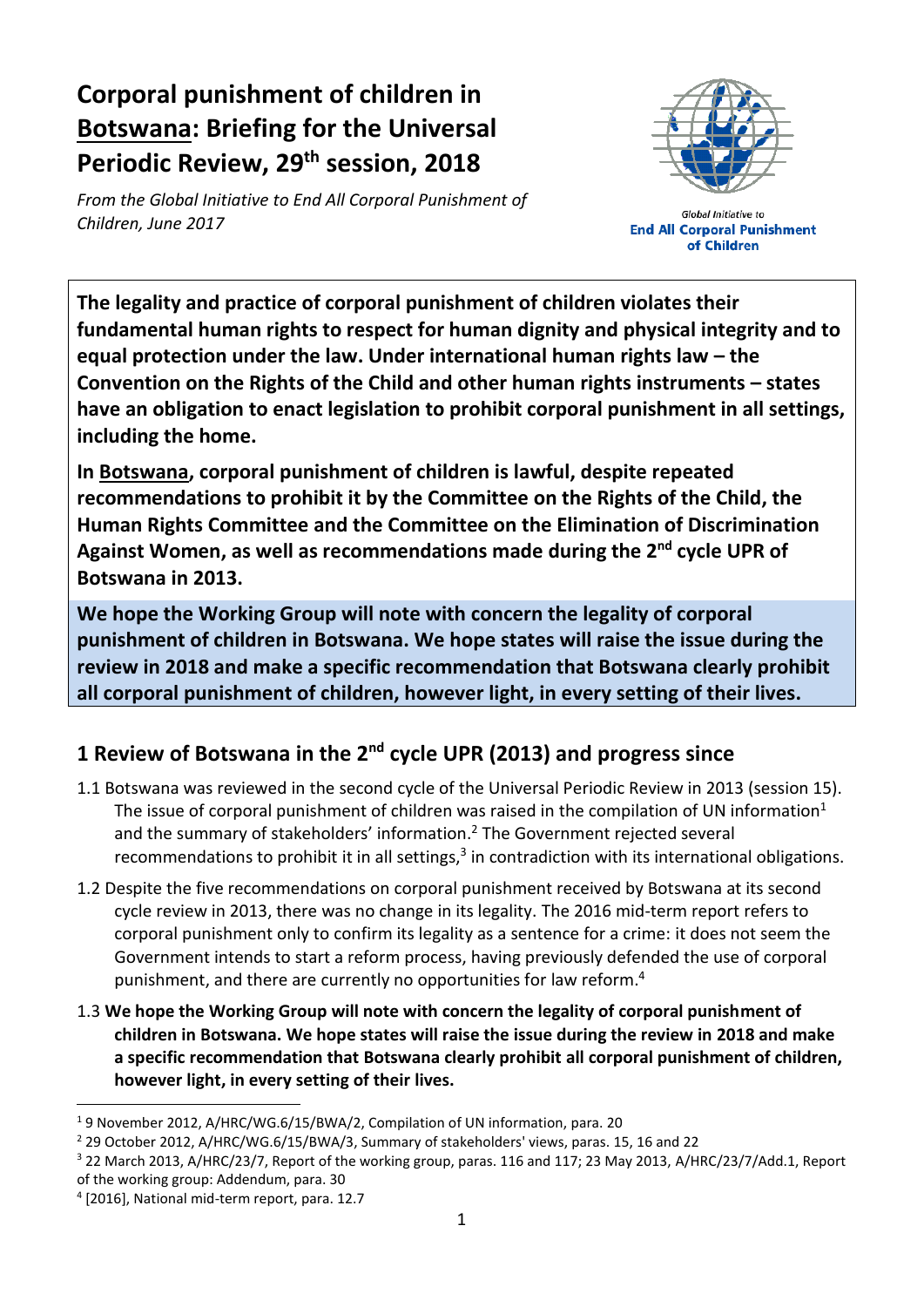### **2 Legality of corporal punishment in Botswana**

#### *Summary of current law and opportunities for achieving prohibition*

In Botswana, corporal punishment is lawful in every setting of a child's life.

- 2.1 *Home (lawful):* Article 27(3)(h) of the Children's Act 2009 states that every parent has a duty to "respect the child's dignity and refrain from administering discipline which violates such dignity or adversely affects the physical, emotional or psychological well-being of the child or any other child living in the household". But article 27(5) states that this "shall not be construed as prohibiting the corporal punishment of a child in such circumstances or manner as may be set out in this Act, the Penal Code or any other law". There is a similar provision in article 61 of the Act, which prohibits "unreasonable" correction of a child – thereby allowing "reasonable" correction – and explicitly states that the article does not prohibit corporal punishment that is carried out lawfully. It puts a duty on the Minister to ensure parent education for "appropriate" discipline, but does not state that this should be non-violent.
- 2.2 *Alternative care settings (lawful):* Corporal punishment is lawful in alternative care settings under articles 27 and 61 of the Children's Act 2009.
- 2.3 *Day care (lawful):* Corporal punishment is lawful in day care under articles 27 and 61 of the Children's Act 2009.
- 2.4 *Schools (lawful):* Article 29 of the Education Act 1967 provides for the Minister to make regulations to prescribe "the conditions for the administration of corporal punishment". Article 2 of the Education (Corporal Punishment) Regulations 1968 states: "No corporal punishment shall be administered to any pupil (a) at any school; or (b) by any school teacher for anything done by the pupil at school or in respect of his schooling, unless the following conditions are complied with: (i) the punishment shall be administered either by the headmaster or by some other teacher in the presence of the headmaster; (ii) no instrument of punishment other than a light cane shall be used and no punishment shall exceed 10 strokes with the cane; (iii) no male teacher may inflict corporal punishment upon any girl whom he has grounds for believing is over the age of 10 years; (iv) no punishment shall be administered except for offences of a serious or repeated nature." Article 3 states that records must be kept of "the nature of the offence committed by the pupil, the number of strokes administered, the date of the punishment and the name of the person administering the punishment"; article 4 provides for a fine or imprisonment for contravention of the Regulations. Similar provisions can be found in the Education (Government and Aided Secondary Schools) Regulations 1978 and the Education (Primary Schools) Regulations 1980. Article 61 of the Children's Act also applies in schools.
- 2.5 *Penal institutions (lawful):* Corporal punishment is lawful as a disciplinary measure in penal institutions under the Prisons Act 1980 (arts. 109, 114 and 115), the Prisons Regulations 1965 (art. 18) and article 61 of the Children's Act 2009.
- 2.6 *Sentence for crime (lawful):* Corporal punishment is lawful as a sentence for crime for males. The Penal Code 1964 punishes a number of crimes with corporal punishment, including sexual offences and offences relating to murder, assault, robbery and travelling by train without a ticket (arts. 25, 28, 29, 142, 143, 146, 147, 148, 149, 155, 218, 225, 229, 247, 292, 293, 300, 301, 302, 303 and 316); for persons aged 14 and over, corporal punishment can be ordered in addition to or in lieu of imprisonment (art. 28(4)). The Magistrates' Courts Act 1974 authorises